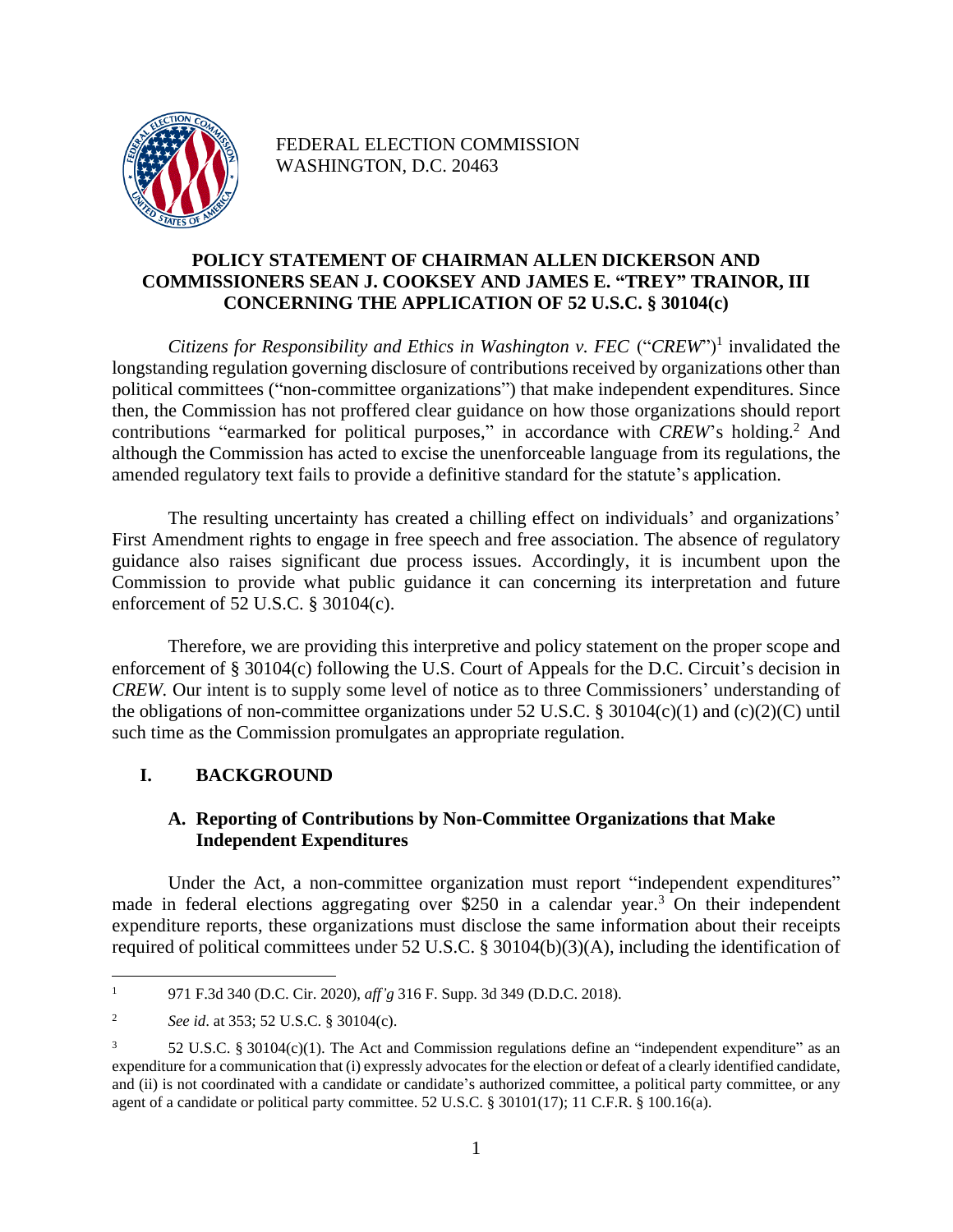each person who made a "contribution" to the organization in excess of \$200 during the calendar year.<sup>4</sup> The Act further requires non-committee organizations to identify "each person who made a contribution in excess of \$200 … which was made for the purpose of furthering an independent expenditure."

For almost forty years, the Commission regulation implementing the Act's independent expenditure reporting regime, 11 C.F.R. § 109.10, required disclosure of "each person who made a contribution in excess of \$200 to the person filing such report, which contribution was made for the purpose of furthering the reported independent expenditure." <sup>6</sup> However, in August 2018, the U.S. District Court for the District of Columbia vacated § 109.10(e)(1)(vi) in *CREW v. FEC*, holding that the Commission's rule impermissibly narrowed the reporting required by § 30104 $(c)(1)$  and  $(c)(2)(C)$  "in significant ways."<sup>7</sup> Vacatur of the rule became effective on September 18, 2018, after a brief stay ordered by Chief Justice John Roberts.<sup>8</sup> Although the Commission did not appeal the district court's ruling, Crossroads GPS—the respondent in the 2012 administrative complaint that gave rise to the litigation—subsequently appealed the decision.

### **B. The D.C. Circuit's Decision in** *CREW v. FEC*

On August 21, 2020, the U.S. Court of Appeals for the D.C. Circuit affirmed the district court's decision in *CREW* holding 11 C.F.R. § 109.10(e)(1)(vi) contrary to federal statute.<sup>9</sup> The D.C. Circuit agreed with the district court that the Commission's regulation conflicted with the Act's provisions "twice over":

First, the Rule disregards [52 U.S.C. § 30104(c)(1)'s] requirement that IE makers disclose each donation from contributors who give more than \$200, regardless of any connection to IEs eventually made. Second, by requiring disclosure only of donations linked to a particular IE, the Rule impermissibly narrows [52 U.S.C. § 30104(c)(2)(C)'s] requirement that contributors be identified if their donations are "made for the purpose of furthering *an* independent expenditure." 10

Regarding the reporting of contributors under  $\S 30104(c)(1)$ , the D.C. Circuit reasoned that the Commission's rule disregarded the text of the statute, which "unambiguously requires an entity making over \$250 in IEs to disclose the name of any contributor whose contributions during the relevant reporting period total \$200, along with the date and amount of each contribution."<sup>11</sup> Thus,

<sup>4</sup> 52 U.S.C. § 30104(c)(1). Section 30104(b)(3)(A) requires identification of any "person (other than a political committee) who makes a contribution … during the reporting period, whose contribution or contributions have an aggregate amount or value in excess of \$200 within the calendar year."

 $5$  52 U.S.C. § 30104(c)(2)(C).

<sup>6 11</sup> C.F.R. § 109.10(e)(1)(vi) (2020).

<sup>7</sup> 316 F. Supp. 3d 349, 422 (D.D.C. 2018).

<sup>8</sup> *See Crossroads Grassroots Policy Strategies v. CREW*, 139 S. Ct. 50 (2018).

<sup>9</sup> 971 F.3d 340 (D.C. Cir. 2020).

<sup>10</sup> *Id.* at 350–51.

<sup>11</sup> *Id.* at 354.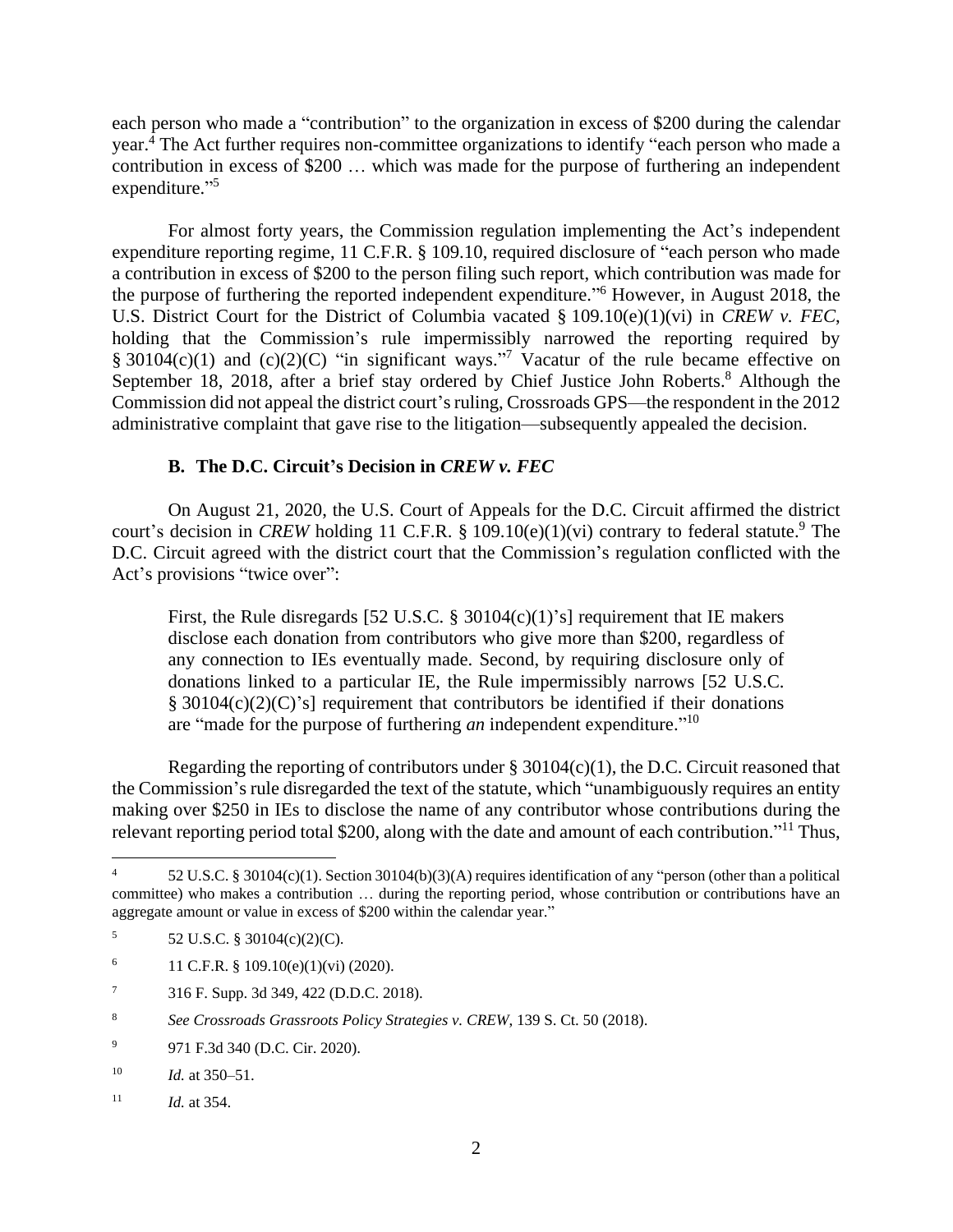the court understood  $\S 30104(c)(1)$  as imposing a standalone requirement—separate from, but supplementary to,  $\S 30104(c)(2)(C)$ —to report all "contributions" above the \$200 threshold "earmarked for political purposes," in accordance with the Supreme Court's limiting construction of the term "contribution" in *Buckley v. Valeo* and later decisions. <sup>12</sup> Despite the import of "earmarked for political purposes" to this reading of the Act's independent expenditure disclosure scheme, the court declined to "to delineate the precise scope" of that phrase, which is not defined by the Act or Commission regulations, or to "decide any constitutional question concerning  $(c)(1).$ "<sup>13</sup>

In addition, the more targeted reporting requirements of  $\S 30104(c)(2)(C)$  of the Act were "naturally read to cover contributions intended to support any IE made by the recipient," as opposed to the narrower reach of the Commission's rule, which applied only to contributions "made for the purpose of furthering *the reported* independent expenditure."<sup>14</sup> While contributions disclosed pursuant to  $\S 30104(c)(2)(C)$  would often be "duplicative" of those reported under § 30104(c)(1), the D.C. Circuit reasoned that "[§ 30104(c)(2)(C)] still calls for providing information that (c)(1) does not—namely, whether a disclosed 'contribution' was intended to support IEs or instead aimed only at supporting the recipient's other election-related activities."<sup>15</sup>

### **C. The Commission's Post-***CREW* **Guidance for Reporting Contributions under § 30104(c)**

After the district court's decision in *CREW*, the Commission issued a press release to provide "guidance to the public on how to proceed consistent with the district court's decision."<sup>16</sup> But rather than offering meaningful insight to the regulated community about the precise scope of donor disclosure after *CREW* or the meaning of "earmarked for political purposes," the Commission largely repeated the district court's vague and imprecise characterization of the Act's reporting mandates, without further exposition.<sup>17</sup>

For example, the press release explained that, to comply with  $\S 30104(c)(1)$  following *CREW*, non-committee organizations must disclose their "donors of over \$200 annually making contributions 'earmarked for political purposes' … which contributions are 'intended to influence

<sup>12</sup> *Id.* at 353 (quoting *Buckley v. Valeo*, 424 U.S. 1, 78 (1976)); *see also FEC v. Mass. Citizens for Life, Inc.*, 479 U.S. 238, 262 (1986) (noting that non-committee organization that made "an independent expenditure of as little as \$250" would have to "identify all contributors who annually provide in the aggregate \$200 in funds intended to influence elections").

<sup>13</sup> 971 F.3d at 354.

<sup>14</sup> *Id.* (quoting 11 C.F.R. § 109.10(e)(1)(vi) (2020)).

<sup>15</sup> *Id.* at 356.

<sup>16</sup> *FEC provides guidance following U.S. District Court decision in* CREW v. FEC*, 316 F. Supp. 3d 349 (D.D.C. 2018)*, FEC (Oct. 4, 2018), https://www.fec.gov/updates/fec-provides-guidance-following-us-district-courtdecision-crew-v-fec-316-f-supp-3d-349-ddc-2018/?msclkid=55f60bb3b9d911ec9771f4de5eee6e11 [hereinafter *FEC Press Release*].

<sup>17</sup> *See* Statement of Chair Caroline C. Hunter and Commissioner Matthew S. Petersen on *CREW v. FEC*, No. 16-CV-259, at 1 (Sept. 6, 2018) (noting the district court in its *CREW* opinion "conjured several reporting standards, which are not easily interpreted or internally consistent").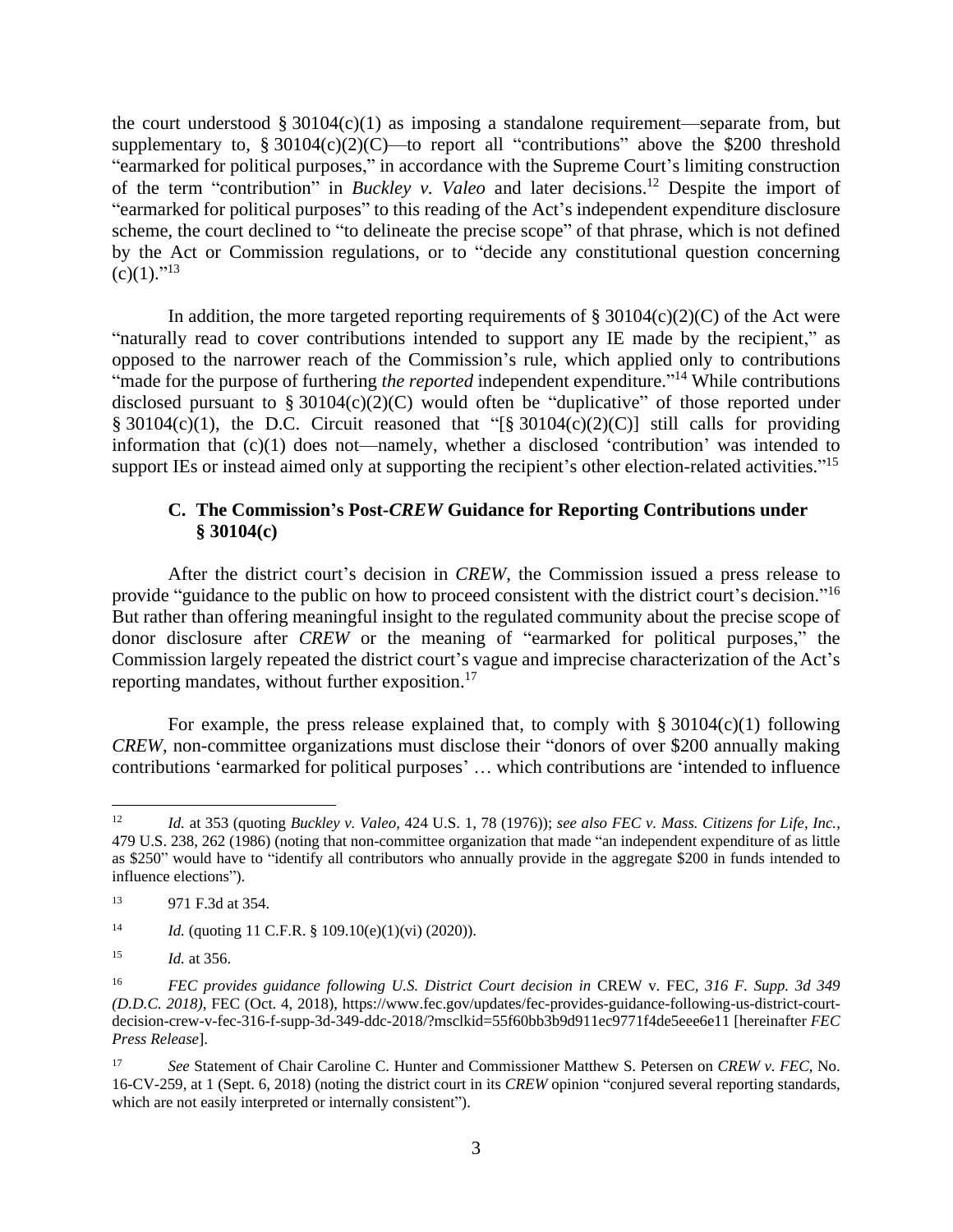elections,'" but provided no further explanation of what those terms mean or how reporting entities should determine whether their contributions are "earmarked for political purposes."<sup>18</sup> Quoting the district court's *CREW* opinion, the press release stated that, while  $\S 30104(c)(2)(C)$  covers contributions "for express advocacy for or against the election of a federal candidate," § 30104(c)(1) broadly requires the reporting of "contributions used for other political purposes in support or opposition to federal candidates by the organization for contributions directly to candidates, candidate committees, political party committees, or super PACs."<sup>19</sup> This description provided no additional clarity about how the Commission would interpret and apply the law to require reporting of "contributions used for other political purposes" going forward, and noncommittee organizations were left to guess which of their donors might be subject to mandated disclosure in the future.

That press release, which was published in October 2018, is the only public guidance that the FEC has issued concerning the impact of *CREW v. FEC*. The Commission has not initiated a rulemaking on independent expenditure reporting since the district court's decision.<sup>20</sup> Nor has it clarified its interpretation through any public enforcement action. This continuing lack of direction about the extent of donor disclosure obligations under § 30104(c) has led to new dysfunctions in the Commission's enforcement docket in recent election cycles, $^{21}$  and has stoked uncertainty and confusion. 22

### **II. INTERPRETIVE STATEMENT ON THE MEANING OF "EARMARKED FOR POLITICAL PURPOSES"**

Moving forward, the Commission must formulate a regulatory standard for reporting "contributions earmarked for political purposes" that is consistent not only with *CREW* and the Act's terms, but also with the First Amendment and Supreme Court precedent.<sup>23</sup> Such a rule must

<sup>18</sup> *FEC Press Release*, *supra* note 16 (quoting *CREW*, 316 F. Supp. 3d at 389).

<sup>&</sup>lt;sup>19</sup> *Id.* (quoting *CREW*, 316 F. Supp. 3d at 392). The press release also instructed non-committee organizations to identify each donor who contributed more than \$200 "for the purpose of furthering any independent expenditure" to comply with § 30104(c)(2)(C)'s requirements. *Id.* 

<sup>&</sup>lt;sup>20</sup> For instance, the Commission has not acted on a rulemaking petition, filed in August 2018, asking it to amend the definition of "contribution" in 11 C.F.R. § 100.52 to account for the *CREW* decision. *See* Rulemaking Petition: Definition of Contribution, 83 Fed. Reg. 62,282 (Dec. 3, 2018).

<sup>21</sup> *See*, *e.g.*, *Campaign Legal Ctr. v. FEC*, 21-cv-406 (TJK) (D.D.C Feb. 16, 2021); *see also* Statement of Chairman James E. "Trey" Trainor, III on the Dangers of Procedural Disfunction (Aug. 28, 2020), https://www.fec.gov/resources/cms-content/documents/Trainor\_Statement\_on\_FEC\_Procedural\_Disfunction \_REDACTED.pdf.

<sup>22</sup> *See, e.g.*, R. Sam Garrett, CONG. RESEARCH SERV., IF11005, DONOR DISCLOSURE: 501(C) GROUPS AND CAMPAIGN SPENDING (Oct. 18, 2018), https://crsreports.congress.gov/product/pdf/IF/IF11005/2 ("Some politically active 501(c) groups have stated that the [*CREW*] ruling chills their political speech and that they will curtail or refrain from making their planned IEs."); Zachary G. Parks & Kevin Glandon, *FEC Issues New Guidance On Donor Disclosure for Entities Making Independent Expenditures*, COVINGTON: INSIDE POLITICAL LAW (Oct. 4, 2018), https://www.insidepoliticallaw.com/2018/10/04/fec-issues-new-guidance-on-donor-disclosure-for-entities-makingindependent-expenditures/ (observing "there is still considerable ambiguity as to how far-reaching the disclosures must be" under § 30104(c) after the publication of the FEC's press release).

<sup>23</sup> *See Ams. for Prosperity Found. v. Bonta*, 141 S. Ct. 2373, 2388 (2021) (observing that a "disclosure requirement 'creates an unnecessary risk of chilling' in violation of the First Amendment" when it "indiscriminately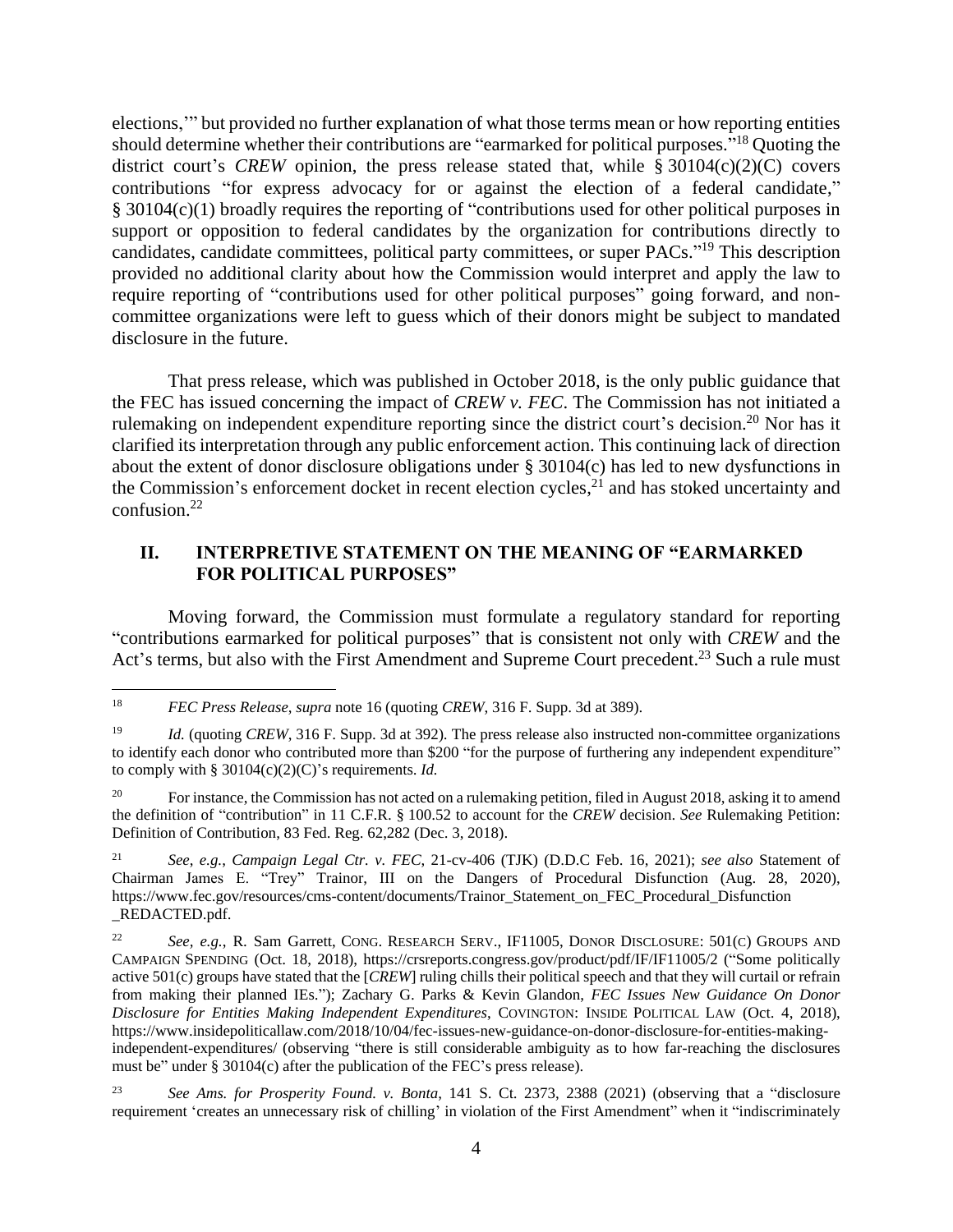be fair to non-committee organizations and their donors and feasible for the Commission to administer. As the agency vested with statutory authority in an area of special constitutional delicacy, it is the FEC's responsibility to maintain understandable rules on the scope of public reporting requirements. This requires us to answer certain fundamental questions: Precisely what information must be disclosed, by whom, and based on what conduct? Failure to promulgate those instructions risks chilling constitutionally protected speech and political activity.

Until the Commission provides definitive guidance in the form of a rulemaking, alleged violations of § 30104(c)(1)'s contribution reporting requirements are effectively unenforceable due to the absence of clear direction from the Commission on which donations to non-committee organizations are "earmarked for political purposes" and therefore reportable as "contributions." In hopeful anticipation of such a rulemaking, however, we are providing this interpretive statement on the appropriate application of *CREW*.

As construed in *CREW*, independent expenditure filings by a non-committee organization must identify each donor who made a "contribution" to the organization in excess of \$200 that was either (i) "earmarked for political purposes," or (ii) "made for the purpose of furthering any independent expenditure." Like the statutory definition of "contribution," though, "earmarked for political purposes" is itself an ambiguous standard and, if read too broadly, could envelop and chill substantial amounts of protected speech outside of the Act's permissible purview.<sup>24</sup> The Commission must tread carefully in defining this phrase.

Helpfully, the U.S. Court of Appeals for the Second Circuit has already had the opportunity to "give content to the phrase 'earmarked for political purposes,' which is used but not explained in *Buckley*." <sup>25</sup> In *FEC v. Survival Education Fund, Inc.*, that court determined that contributions were "earmarked for political purposes," and subject to disclosure under the Act, only if they "will be converted to expenditures subject to regulation under FECA."<sup>26</sup> The Second Circuit reasoned that "disclosure is only required for … contributions that are earmarked for activities or 'communications that expressly advocate the election or defeat of a clearly identified candidate."<sup>27</sup> Importantly, this interpretation of "earmarked for political purposes" applies *Buckley*'s "limiting principle" of express advocacy in defining a reporting standard for contributions to non-committee organizations.<sup>28</sup>

<sup>28</sup> *Id.*

sweep[s] up the information of *every* major donor with reason to remain anonymous") (quoting *Sec'y of State of Md. v. Joseph H. Munson Co*., 467 U.S. 947, 968 (1984)); *Buckley*, 424 U.S. at 66 ("[C]ompelled disclosure has the potential for substantially infringing the exercise of First Amendment rights."); *NAACP v. Ala. ex rel. Patterson*, 357 U.S. 449, 462 (1958) ("It is hardly a novel perception that compelled disclosure of affiliation with groups engaged in advocacy may constitute as effective a restraint on freedom of association as [other] forms of governmental action.").

<sup>24</sup> *See Bonta*, 141 S. Ct. at 2384 ("Narrow tailoring is crucial where First Amendment activity is chilled—even if indirectly."); Statement of Chair Caroline C. Hunter and Commissioner Matthew S. Petersen on *CREW v. FEC*, No. 16-CV-259, at 1 n.2 (Sept. 6, 2018).

<sup>25</sup> 65 F.3d 285, 294 (2d Cir. 1995).

<sup>26</sup> *Id*. at 295.

<sup>27</sup> *Id*. (quoting *Buckley*, 424 U.S. at 80).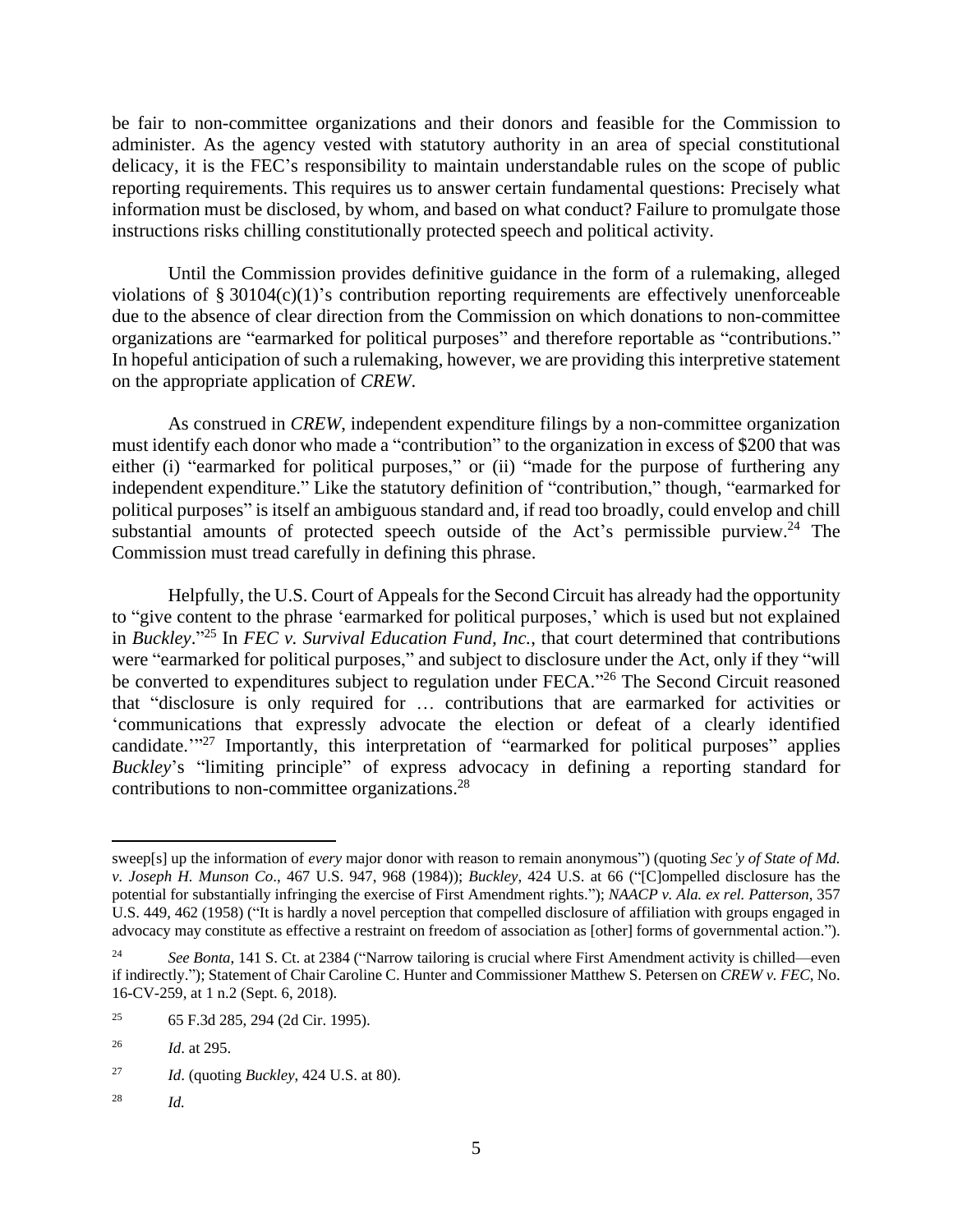We agree with the reasoning in *FEC v. Survival Education Fund, Inc.* that a donation made to a non-committee organization is "earmarked for political purposes" within the meaning of § 30104(c)(1) only if it is designated or solicited for, or restricted to, activities or communications that expressly advocate the election or defeat of a clearly identified candidate for federal office.<sup>29</sup> Thus, for example, a donor who gives money to a non-committee organization with a specific instruction that the organization use the funds for independent expenditures or other activities to expressly advocate for or against a federal candidate, or who gives in direct response to a solicitation for funding such expenditures or activities, makes a contribution "earmarked for political purposes." On the other hand, a donor who makes an unrestricted donation to a noncommittee organization or designates a donation for non-electoral purposes like issue advocacy, or who responds to a general solicitation to support the organization's mission, does not make a contribution "earmarked for political purposes." The latter donations are not subject to disclosure under  $\S 30104(c)(1)$ , even if the non-committee organization decides in the same reporting period to use its general funds for express advocacy activities, because the only relevant determinant is the cognizable intent and understanding of the donor at the time he or she gave money to the organization.

This construction of "earmarked for political purposes" recognizes that many, if not most, citizens who financially support non-committee organizations do so for reasons completely unrelated to electoral advocacy. It also adheres to the terms of  $\S 30104(c)(1)$ , is consistent with the meaning of "contribution" as limited in *Buckley*, harmonizes with judicial precedent, and avoids issues of vagueness and overbreadth, better protecting the constitutional rights of privacy and association enjoyed by non-committee organizations and their donors.<sup>30</sup> Accordingly, this is the interpretation of *CREW* and the Act that we intend to follow pending a final rulemaking by the Commission.

#### **III. ENFORCEMENT OF 52 U.S.C. § 30104(c)(1) AND 30104(c)(2)(C)**

Consistent with the foregoing, we intend to implement this interpretation of 52 U.S.C.  $\S$  30104(c)(1) and (c)(2)(C) in enforcement matters, with our precise approach dependent upon when the relevant conduct took place.

First, for complaints based on conduct preceding or contemporaneous with this statement, we generally intend to exercise the Commission's prosecutorial discretion to dismiss complaints alleging failure to disclose contributions under § 30104(c)(1) and seeking general donor disclosure from non-committee organizations that engage in express advocacy activities.<sup>31</sup> Prosecutorial discretion is appropriate in such situations, both to preserve agency resources and as a matter of

<sup>&</sup>lt;sup>29</sup> Existing definitions in the Commission's rules are possible models for further defining "earmarked" and "solicited" for purposes of reporting contributions under § 30104(c). *See* 11 C.F.R. § 110.6(b)(1) (defining "earmarked"); 11 C.F.R. § 300.2(m) (defining "to solicit").

<sup>30</sup> *Bonta*, 141 S. Ct. at 2389 ("[T]he Attorney General's disclosure requirement imposes a widespread burden on donors' associational rights.").

<sup>31</sup> *Heckler v. Chaney*, 470 U.S. 821, 831 (1985).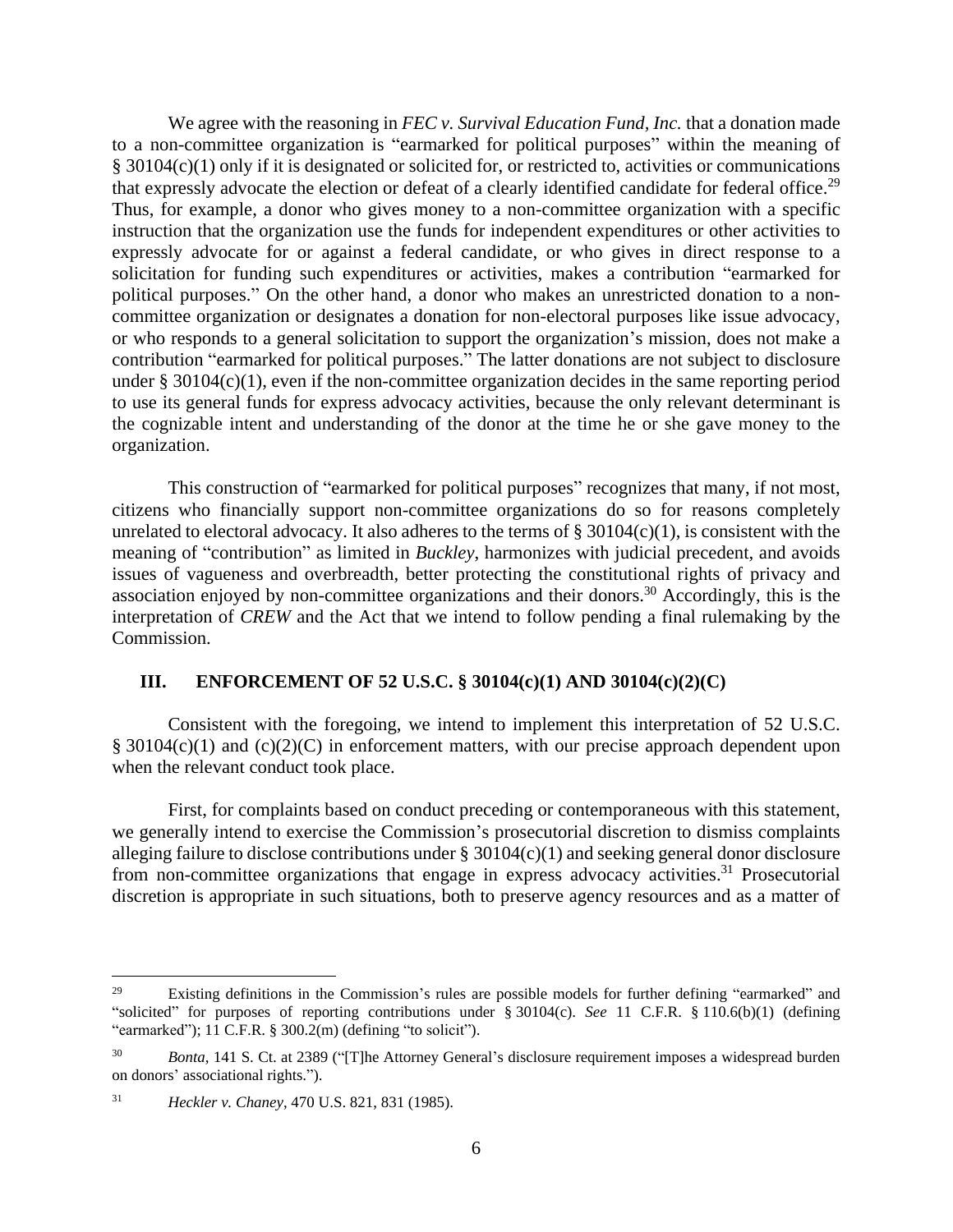due process and fair notice.<sup>32</sup> It violates principles of fundamental fairness to hold respondents liable for violating legal rules that have not been previously announced, and any attempts by the Commission to enforce vague and confusing guidance risks waste, inefficiency, and significant litigation. Discretionary dismissals are therefore appropriate and within the Commission's authority as the agency vested with interpretation and enforcement of the Act.<sup>33</sup>

At the same time, we may, in appropriate and meritorious cases, pursue enforcement of disclosure violations relating to § 30104(c)(2)(C). This latter provision, which was also the subject of the *CREW* decision, requires reporting of all "contributions intended to support any [independent expenditure] made by the recipient" non-committee organization.<sup>34</sup> Because the scope of that statutory provision is less ambiguous, the same concerns about regulatory vagueness and due process do not necessarily counsel in favor of discretionary dismissal.

Second, for administrative complaints concerning future conduct, we intend to pursue enforcement in appropriate cases under 52 U.S.C. § 30104(c)(1) and (c)(2)(C) consistent with our interpretation of the *CREW* decision, until such time as the Commission issues a final rulemaking. That is, in cases supported by sufficient evidence, we will vote in favor of pursuing appropriate enforcement action against non-committee organizations that fail to properly report "contributions earmarked for political purposes" or contributions intended to support any independent expenditure by the recipient organization, as interpreted here. We believe that this enforcement policy is consistent with our statutory duty to enforce the Act while still respecting Americans' First Amendment and due process rights.

\* \* \*

The Federal Election Commission "has as its sole purpose the regulation of core constitutionally protected activity—'the behavior of individuals and groups only insofar as they act, speak and associate for political purposes."<sup>35</sup> This constitutionally sensitive mission requires us to be especially respectful of the fundamental pillars of due process: "first, that regulated parties should know what is required of them so they may act accordingly; second, [that] precision and guidance are necessary so that those enforcing the law do not act in an arbitrary or discriminatory way."<sup>36</sup> Mindful of these protections, and anticipating an appropriate rulemaking in due course, we provide this public articulation of our view of the relevant statutory text.

<sup>32</sup> *Buckley*, 424 U.S. at 41 n.48 ("[V]ague laws may not only trap the innocent by not providing fair warning or foster arbitrary and discriminatory application but also operate to inhibit protected expression by inducing citizens to steer far wider of the unlawful zone … than if the boundaries of the forbidden areas were clearly marked.") (quotation marks omitted); *Citizens United v. FEC*, 558 U.S. 310, 324 (2010) ("Prolix laws chill speech for the same reason that vague laws chill speech: People 'of common intelligence must necessarily guess at [the law's] meaning and differ as to its application.'") (quoting *Connally v. Gen. Constr. Co.*, 269 U.S. 385, 391 (1926)).

<sup>33</sup> *See* 52 U.S.C. §§ 30107, 30109.

<sup>34</sup> *CREW*, 971 F.3d at 354.

<sup>35</sup> *Am. Fed'n of Labor-Congress of Indus. Orgs. v. FEC*, 333 F.3d 168, 170 (D.C. Cir. 2003) (quoting *FEC v. Machinists Non-Partisan Political League*, 655 F.2d 380, 387 (D.C. Cir. 1981)).

<sup>36</sup> *FCC v. Fox Television Stations, Inc.*, 567 U.S. 239, 253 (2012).